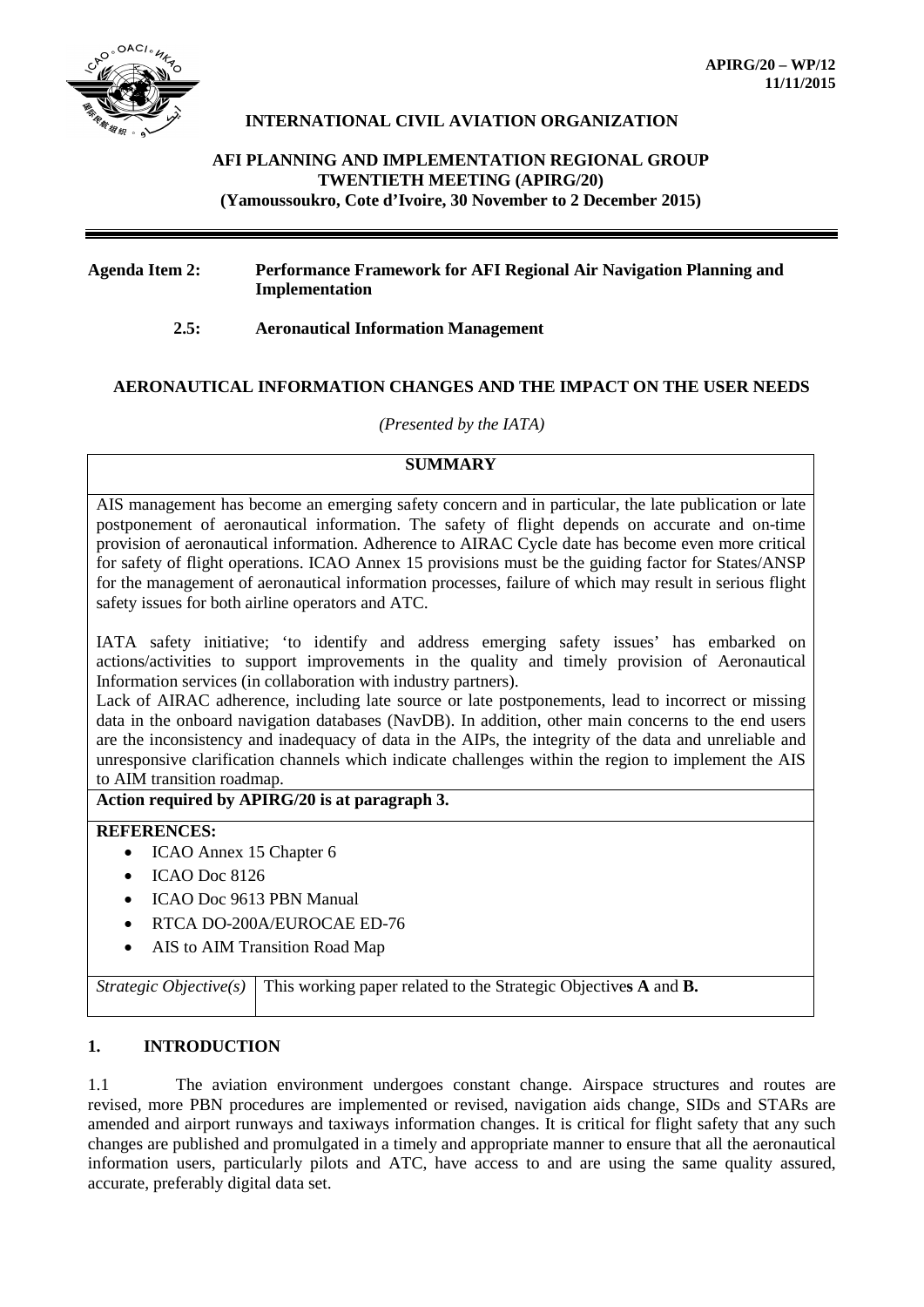### **2. DISCUSSION**

2.1 To address these issues, amongst others, ICAO has a Roadmap for the Transition from AIS to AIM which is defined by a 3-phased implementation plan. Phase 1 and 2 of these should already be in place, however fundamentally, phase 1 elements remain a challenge in the region, never mind phase 2 and 3 elements.

2.2 The correct implementation and monitoring of the 28 day AIRAC cycle for significant operational changes, where information shall be published and made available by the AIS unit at least 42 days in advance of the effective date is a crucial step to be achieved in the transition from AIS to AIM. This will support the safety, efficiency and capacity imperatives of the region. The objective is for the aeronautical information changes to reach recipients at least 28 days in advance of the effective date.



Whenever major changes are planned, a publication date of at least 56 days in advance of the effective date should be used. Any changes to aircraft FMS Navigation databases requires considerable lead time before the effective date and typically the cut-off date is day 8 of the 28 day cycle. Any aeronautical information received by the FMS Data Service Providers (e.g. Jeppesen and LIDO) after that date will not be processed for that new cycle and therefore will not be available to the airline END USERs (Dispatch & Pilots).

2.3 The FMS data chain from the aeronautical information originator to the end users is lengthy and often requires time and effort to interpret, verify and correction. The information publications are seldom perfect. Normally, the information must be digitized, if not already done, and then coded for insertion into system databases. In accordance with RTCA DO-200A and EUROCAE ED 76, the FMS Data Service Providers must publish only source data.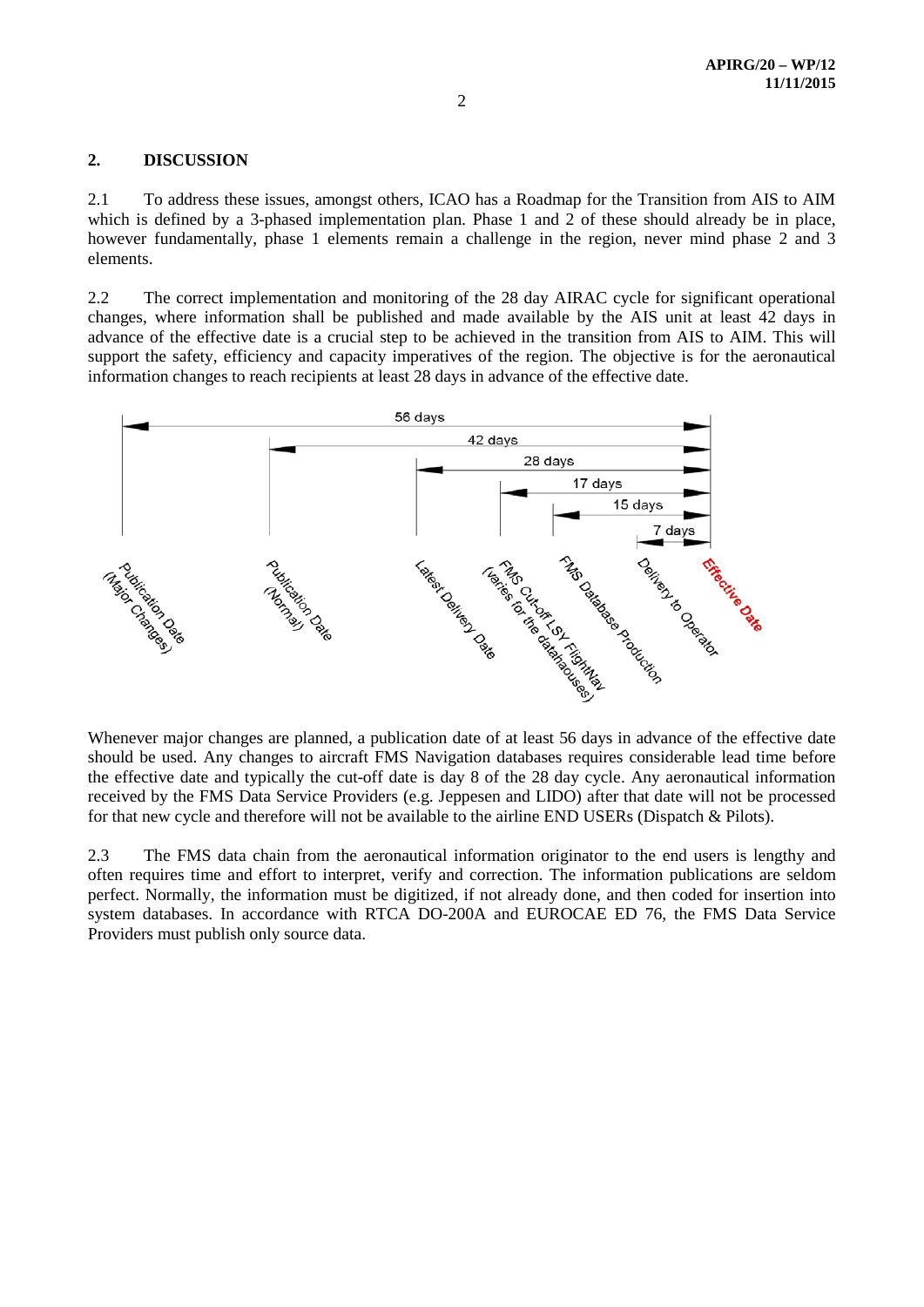

2.4 One of the main reasons for AIRAC non-adherence is the lack of awareness and understanding among data originators including AIS and Regulators, of the importance of compliance with the AIRAC cycle dates. Data originators are not sensitized on the time frame required by NavDB Providers and End Users to process the data and the consequences of non-adherence to AIRAC cycle dates.

The issues are -

- Late publication/distribution
- Data released "with immediate effect"
- Last minute postponement or cancellation
- Contradictory information/data
- Ambiguous procedures
- Incomplete information/data

These issues all lead to -

- Data not being loaded in NDB and thus not being available for use
- Significant differences between charts and databases
- Greatly increased risk of error
- Considerable confusion on the flight-deck and with ATC
- Increased workload and delays in the value chain (AIS, NavDB, Flight Dispatchers, Pilots & ATC)

2.5 Other contributing factor to data not being loaded into NDB's is the slow or no response to data queries that could have been avoided with the implementation of an effective quality management system (QMS) and data integrity checking process.

### **Conclusion**

2.6 The established AIRAC cycle provides no room for delays in today's world of electronic navigation data. Compiling and maintaining a world-wide airborne navigation database is a large and complex task for users. The impact of AIRAC non-adherence and a lack of quality management on airline operations are significant. Information that does not reach the NavDB cut-off date it is not included in the next FMS update. Mismatches in data contained in the flight planning, ATC and FMS systems may have safety implications.

2.7 Airline operators may refuse to accept some procedures unless they have been coded in the aircraft FMS. In particularly RNAV/RNP procedures shall not be flown unless they are coded and selectable from the aircraft FMS Navigation database.